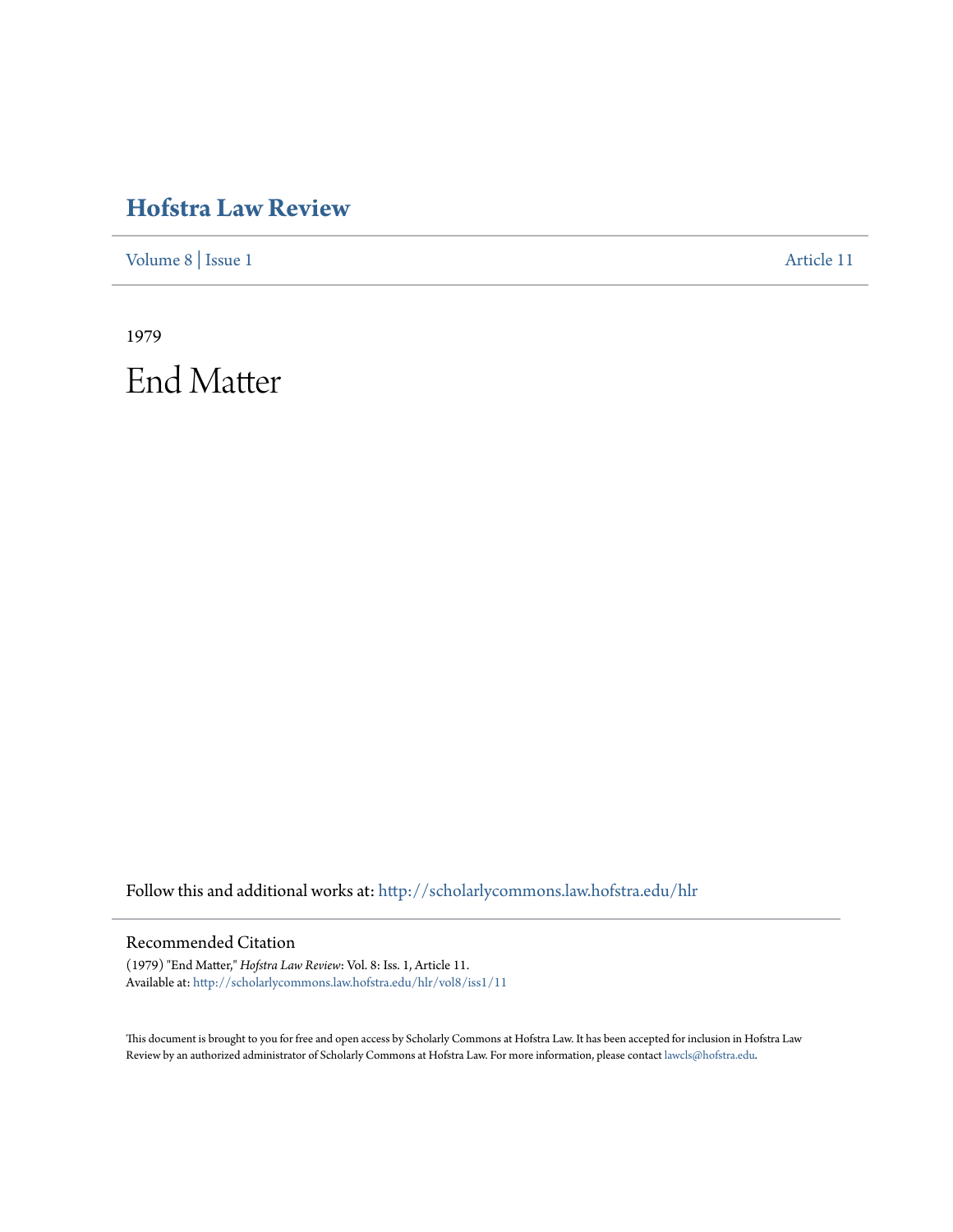et al.: End Matter

#### **IN 1** W Sheldon H. Nahmod m **SATE**

A guide for lawyers, judges, and all<br>others who must deal with 42 USC §1983, a significant federal civil rights<br>statute which accounts for a substantial portion of all civil rights and civil liberties litigation. The book taken by the courts on every aspect of Section 1983 provides a vehicle for  $obtaining redress for violation of any$ constitutional right; it does not create rights by itself. Because of this, the Guide concentrates on the procedural and technical issues common to all<br>§1983 litigation, instead of trying to catalog or discuss all the numerous different deprivations of rights that<br>can lead to a §1983 suit. However,<br>since substantive constitutional law is important, a Table of Leading Constitutional Law Cases has been included.<br>The Table serves to guide interested<br>readers into the particular constitutional law areas which arise in the

tion is planned. erioaic suppleme  $t_{\rm s}$   $\sim$   $t_{\rm r}$  ,  $\sim$   $t_{\rm r}$ 375 pages, hardbound, 1979 priate sales tax. Approximately return privilege. Add appropostage and handling. 30 day  $\frac{1}{2}$  $\theta$  s the second later  $\theta$  seems the second later second later  $\theta$ 



 $\mathbf{S}^{\text{max}}$  situations  $\mathbf{S}^{\text{max}}$ **Professor Nahmod has written**<br>several legal articles on this and a practicing attorney in Illinois. from Harvard, and previously College of Law. He is a scholar<br>holding LL.B. and LL.M. degrees **7echnology**, Chicago-Kent  $the$  *lllinois lnstitute* of **Sheldon H. Nahmod** is a<br>Professor and Associate Dean at



| Shepard's, Inc./P.O. Box 1235/Colorado Springs, Colo. 80901                                                                                                                                                                                   |                                                                                                       |            |
|-----------------------------------------------------------------------------------------------------------------------------------------------------------------------------------------------------------------------------------------------|-------------------------------------------------------------------------------------------------------|------------|
| Purchase includes my order for future upkeep service.<br>□ I would like to examine for 30 days without obligation.<br>□ Have your representative call on me.<br>$\Box$ No future upkeep wanted.<br>D Charge my Shepard's account. Account No. | □ Please send me Civil Rights & Civil Liberties Litigation \$50.00 plus \$1.50 postage and handling.  |            |
| NAME<br>ADDRESS-                                                                                                                                                                                                                              |                                                                                                       |            |
| CITY———————————————————STATE—<br>SIGNATURE-                                                                                                                                                                                                   |                                                                                                       | <b>ZIP</b> |
| available, no carrying charges.                                                                                                                                                                                                               | Orders subject to acceptance in Colorado Springs. Title remains with vendor until paid in full. Terms |            |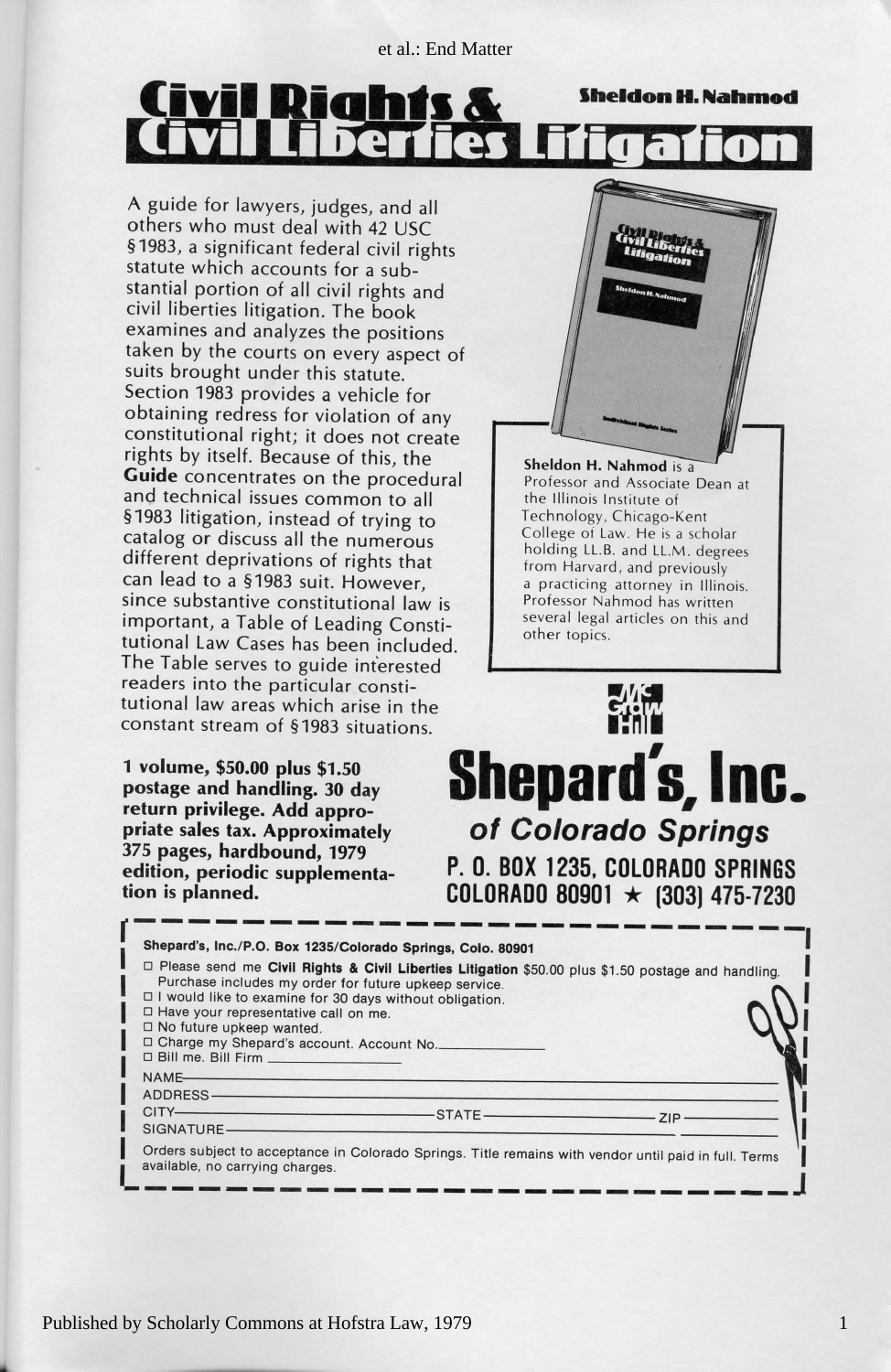*Hofstra Law Review, Vol. 8, Iss. 1 [1979], Art. 11*



http://scholarlycommons.law.hofstra.edu/hlr/vol8/iss1/11